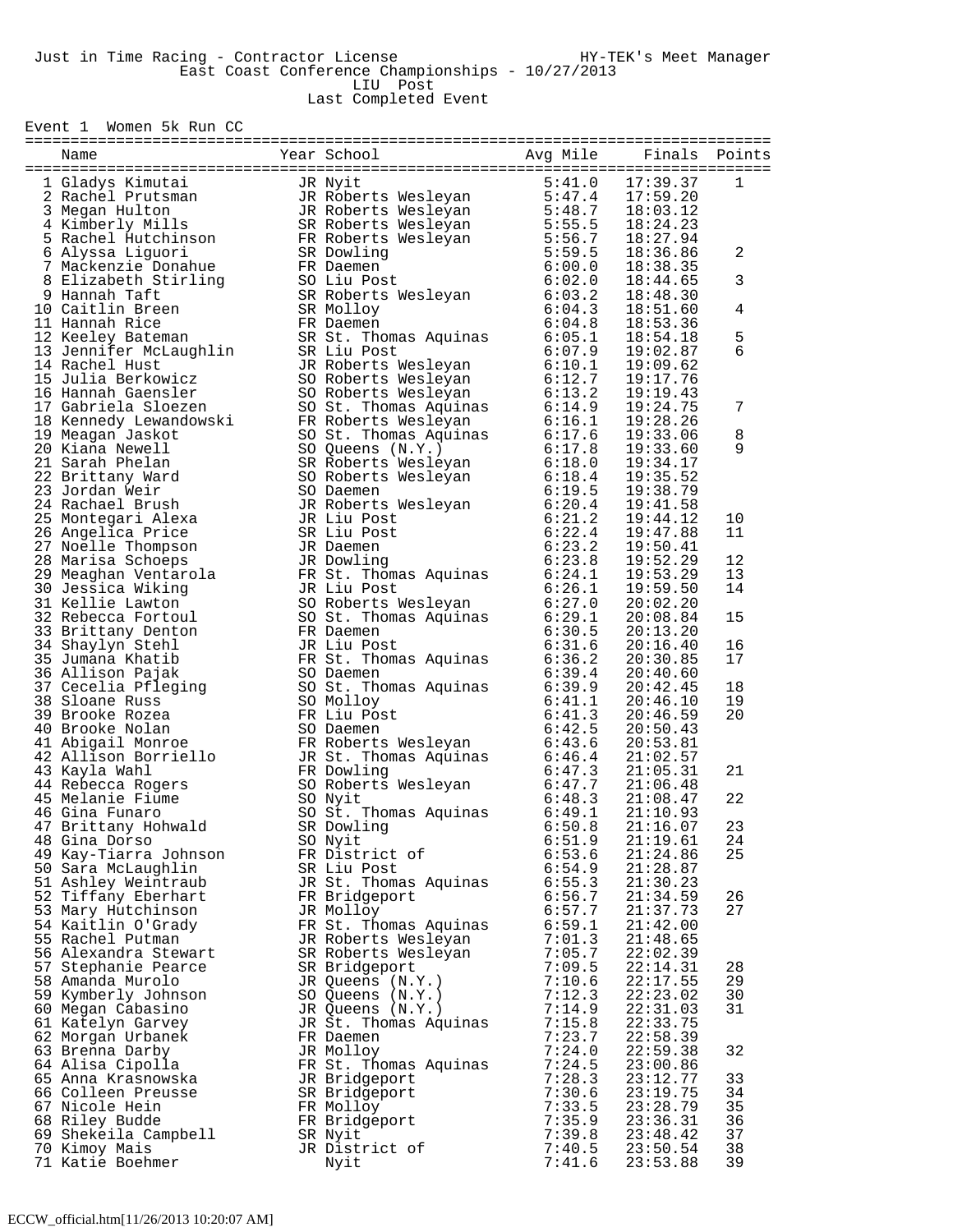| 72 Marlena Wright<br>73 Simone Grant<br>74 Jerily Benjamin<br>75 Charmaine Sweeney<br>76 Jeania Bagley<br>77 Jetsenia Maldonado<br>78 Michelle Martins<br>79 Rhianna Conger<br>80 Patricia Nersten<br>81 Elsie Chepkirui<br>82 Brittany Bourguignons<br>83 Lia Matz<br>84 Brie Ament | SO District of<br>SO District of<br>SO District of<br>FR District of<br>SR District of<br>SR Bridgeport<br>SR Oueens (N.Y.)<br>SR Molloy<br>FR St. Thomas Aquinas<br>SO Bridgeport<br>SR Dowling<br>SO Nyit<br>JR Dowling |              |                |    |                | 24:10.31<br>40<br>7:46.8<br>7:49.4<br>24:18.25<br>41<br>42<br>7:49.8<br>24:19.34<br>43<br>7:50.0<br>24:19.96<br>44<br>7:52.4<br>24:27.63<br>45<br>8:00.0<br>24:51.15<br>46<br>8:03.7<br>25:02.74<br>47<br>8:13.5<br>25:33.15<br>8:34.8<br>26:39.25<br>8:37.5<br>48<br>26:47.58<br>8:44.5<br>49<br>27:09.29<br>50<br>8:55.6<br>27:43.79<br>9:12.6<br>28:36.80<br>51 |      |      |      |      |
|--------------------------------------------------------------------------------------------------------------------------------------------------------------------------------------------------------------------------------------------------------------------------------------|---------------------------------------------------------------------------------------------------------------------------------------------------------------------------------------------------------------------------|--------------|----------------|----|----------------|--------------------------------------------------------------------------------------------------------------------------------------------------------------------------------------------------------------------------------------------------------------------------------------------------------------------------------------------------------------------|------|------|------|------|
|                                                                                                                                                                                                                                                                                      |                                                                                                                                                                                                                           | Team Scores  |                |    |                |                                                                                                                                                                                                                                                                                                                                                                    |      |      |      |      |
| Rank Team                                                                                                                                                                                                                                                                            | Total                                                                                                                                                                                                                     | $\mathbf{1}$ | 2              | 3  | $\overline{4}$ | 5                                                                                                                                                                                                                                                                                                                                                                  | $*6$ | $*7$ | $*8$ | $*9$ |
| 1 Liu Post<br>Total Time: 1:37:19.02<br>19:27.81<br>Average:                                                                                                                                                                                                                         | 44                                                                                                                                                                                                                        | 3            | 6              | 10 | 11             | 14                                                                                                                                                                                                                                                                                                                                                                 | 16   | 20   |      |      |
| 2 St. Thomas Aquinas<br>Total Time: 1:37:54.12<br>19:34.83<br>Average:                                                                                                                                                                                                               | 48                                                                                                                                                                                                                        | 5            | $\overline{7}$ | 8  | 13             | 15                                                                                                                                                                                                                                                                                                                                                                 | 17   | 18   |      |      |
| 3 Dowling<br>1:47:59.82<br>Total Time:<br>21:35.97<br>Average:                                                                                                                                                                                                                       | 107                                                                                                                                                                                                                       | 2            | 12             | 21 | 23             | 49                                                                                                                                                                                                                                                                                                                                                                 | 51   |      |      |      |
| 4 Molloy<br>Total Time:<br>1:47:43.60<br>21:32.72<br>Average:                                                                                                                                                                                                                        | 117                                                                                                                                                                                                                       | 4            | 19             | 27 | 32             | 35                                                                                                                                                                                                                                                                                                                                                                 | 47   |      |      |      |
| 5 Nyit<br>Total Time:<br>1:47:49.75<br>21:33.95<br>Average:                                                                                                                                                                                                                          | 123                                                                                                                                                                                                                       | $\mathbf{1}$ | 22             | 24 | 37             | 39                                                                                                                                                                                                                                                                                                                                                                 | 50   |      |      |      |
| $6$ Queens $(N.Y.)$<br>Total Time:<br>1:51:47.94<br>22:21.59<br>Average:                                                                                                                                                                                                             | 145                                                                                                                                                                                                                       | 9            | 29             | 30 | 31             | 46                                                                                                                                                                                                                                                                                                                                                                 |      |      |      |      |
| 7 Bridgeport<br>Total Time:<br>1:53:57.73<br>22:47.55<br>Average:                                                                                                                                                                                                                    | 157                                                                                                                                                                                                                       | 26           | 28             | 33 | 34             | 36                                                                                                                                                                                                                                                                                                                                                                 | 45   | 48   |      |      |
| 8 District of Columbia<br>Total Time:<br>1:58:03.30<br>23:36.66<br>Average:                                                                                                                                                                                                          | 186                                                                                                                                                                                                                       | 25           | 38             | 40 | 41             | 42                                                                                                                                                                                                                                                                                                                                                                 | 43   | 44   |      |      |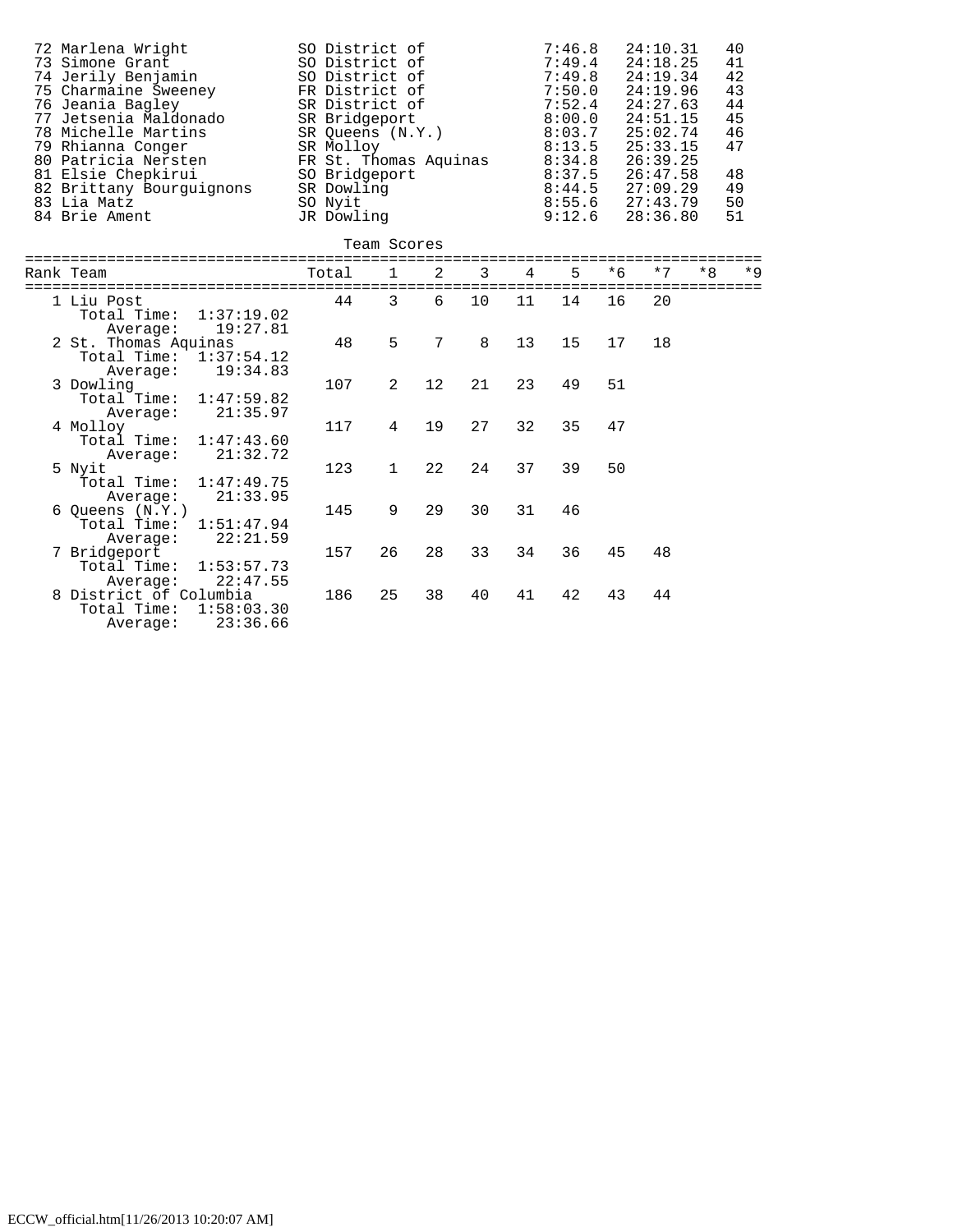Last Completed Event

Event 2 Men 8k Run CC

| $\begin{tabular}{cccccccc} \textbf{a} & \textbf{a} & \textbf{b} & \textbf{c} & \textbf{c} & \textbf{d} & \textbf{d} & \textbf{e} & \textbf{e} & \textbf{e} & \textbf{e} & \textbf{e} & \textbf{e} & \textbf{e} & \textbf{e} & \textbf{e} & \textbf{e} & \textbf{e} & \textbf{e} & \textbf{e} & \textbf{e} & \textbf{e} & \textbf{e} & \textbf{e} & \textbf{e} & \textbf{e} & \textbf{e} & \textbf{e} & \textbf{e} & \textbf{e} & \$ |                          |  |                       |        |               |    |  |  |  |
|-------------------------------------------------------------------------------------------------------------------------------------------------------------------------------------------------------------------------------------------------------------------------------------------------------------------------------------------------------------------------------------------------------------------------------------|--------------------------|--|-----------------------|--------|---------------|----|--|--|--|
|                                                                                                                                                                                                                                                                                                                                                                                                                                     |                          |  |                       |        | Finals Points |    |  |  |  |
|                                                                                                                                                                                                                                                                                                                                                                                                                                     |                          |  |                       |        |               |    |  |  |  |
|                                                                                                                                                                                                                                                                                                                                                                                                                                     |                          |  |                       |        |               |    |  |  |  |
|                                                                                                                                                                                                                                                                                                                                                                                                                                     |                          |  |                       |        |               | 1  |  |  |  |
|                                                                                                                                                                                                                                                                                                                                                                                                                                     |                          |  |                       |        |               | 2  |  |  |  |
|                                                                                                                                                                                                                                                                                                                                                                                                                                     |                          |  |                       |        |               |    |  |  |  |
|                                                                                                                                                                                                                                                                                                                                                                                                                                     |                          |  |                       |        |               | 3  |  |  |  |
|                                                                                                                                                                                                                                                                                                                                                                                                                                     |                          |  |                       |        |               |    |  |  |  |
|                                                                                                                                                                                                                                                                                                                                                                                                                                     |                          |  |                       |        |               | 4  |  |  |  |
|                                                                                                                                                                                                                                                                                                                                                                                                                                     |                          |  |                       |        |               |    |  |  |  |
|                                                                                                                                                                                                                                                                                                                                                                                                                                     |                          |  |                       |        |               |    |  |  |  |
|                                                                                                                                                                                                                                                                                                                                                                                                                                     |                          |  |                       |        |               | 5  |  |  |  |
|                                                                                                                                                                                                                                                                                                                                                                                                                                     |                          |  |                       |        |               |    |  |  |  |
|                                                                                                                                                                                                                                                                                                                                                                                                                                     |                          |  |                       |        |               | 6  |  |  |  |
|                                                                                                                                                                                                                                                                                                                                                                                                                                     |                          |  |                       |        |               |    |  |  |  |
|                                                                                                                                                                                                                                                                                                                                                                                                                                     |                          |  |                       |        |               | 7  |  |  |  |
|                                                                                                                                                                                                                                                                                                                                                                                                                                     |                          |  |                       |        |               | 8  |  |  |  |
|                                                                                                                                                                                                                                                                                                                                                                                                                                     |                          |  |                       |        |               | 9  |  |  |  |
|                                                                                                                                                                                                                                                                                                                                                                                                                                     |                          |  |                       |        |               | 10 |  |  |  |
|                                                                                                                                                                                                                                                                                                                                                                                                                                     |                          |  |                       |        |               |    |  |  |  |
|                                                                                                                                                                                                                                                                                                                                                                                                                                     |                          |  |                       |        |               |    |  |  |  |
|                                                                                                                                                                                                                                                                                                                                                                                                                                     |                          |  |                       |        |               | 11 |  |  |  |
|                                                                                                                                                                                                                                                                                                                                                                                                                                     |                          |  |                       |        |               | 12 |  |  |  |
|                                                                                                                                                                                                                                                                                                                                                                                                                                     |                          |  |                       |        |               | 13 |  |  |  |
|                                                                                                                                                                                                                                                                                                                                                                                                                                     |                          |  |                       |        |               |    |  |  |  |
|                                                                                                                                                                                                                                                                                                                                                                                                                                     |                          |  |                       |        |               | 14 |  |  |  |
|                                                                                                                                                                                                                                                                                                                                                                                                                                     |                          |  |                       |        |               | 15 |  |  |  |
|                                                                                                                                                                                                                                                                                                                                                                                                                                     |                          |  |                       |        |               |    |  |  |  |
|                                                                                                                                                                                                                                                                                                                                                                                                                                     |                          |  |                       |        |               |    |  |  |  |
|                                                                                                                                                                                                                                                                                                                                                                                                                                     |                          |  |                       |        |               | 16 |  |  |  |
|                                                                                                                                                                                                                                                                                                                                                                                                                                     |                          |  |                       |        |               | 17 |  |  |  |
|                                                                                                                                                                                                                                                                                                                                                                                                                                     |                          |  |                       |        |               | 18 |  |  |  |
|                                                                                                                                                                                                                                                                                                                                                                                                                                     |                          |  |                       |        |               | 19 |  |  |  |
|                                                                                                                                                                                                                                                                                                                                                                                                                                     |                          |  |                       |        |               |    |  |  |  |
|                                                                                                                                                                                                                                                                                                                                                                                                                                     |                          |  |                       |        |               | 20 |  |  |  |
|                                                                                                                                                                                                                                                                                                                                                                                                                                     |                          |  |                       |        |               | 21 |  |  |  |
|                                                                                                                                                                                                                                                                                                                                                                                                                                     |                          |  |                       |        |               |    |  |  |  |
|                                                                                                                                                                                                                                                                                                                                                                                                                                     |                          |  |                       |        |               |    |  |  |  |
|                                                                                                                                                                                                                                                                                                                                                                                                                                     |                          |  |                       |        |               | 22 |  |  |  |
|                                                                                                                                                                                                                                                                                                                                                                                                                                     |                          |  |                       |        |               | 23 |  |  |  |
|                                                                                                                                                                                                                                                                                                                                                                                                                                     |                          |  |                       |        |               | 24 |  |  |  |
|                                                                                                                                                                                                                                                                                                                                                                                                                                     |                          |  |                       |        |               | 25 |  |  |  |
|                                                                                                                                                                                                                                                                                                                                                                                                                                     |                          |  |                       |        |               | 26 |  |  |  |
|                                                                                                                                                                                                                                                                                                                                                                                                                                     |                          |  |                       |        |               | 27 |  |  |  |
|                                                                                                                                                                                                                                                                                                                                                                                                                                     |                          |  |                       |        |               |    |  |  |  |
|                                                                                                                                                                                                                                                                                                                                                                                                                                     |                          |  |                       |        |               | 28 |  |  |  |
|                                                                                                                                                                                                                                                                                                                                                                                                                                     |                          |  |                       |        |               | 29 |  |  |  |
|                                                                                                                                                                                                                                                                                                                                                                                                                                     |                          |  |                       |        |               | 30 |  |  |  |
|                                                                                                                                                                                                                                                                                                                                                                                                                                     |                          |  |                       |        |               | 31 |  |  |  |
|                                                                                                                                                                                                                                                                                                                                                                                                                                     |                          |  |                       |        |               |    |  |  |  |
|                                                                                                                                                                                                                                                                                                                                                                                                                                     |                          |  |                       |        |               |    |  |  |  |
|                                                                                                                                                                                                                                                                                                                                                                                                                                     |                          |  |                       |        |               |    |  |  |  |
|                                                                                                                                                                                                                                                                                                                                                                                                                                     |                          |  |                       |        |               |    |  |  |  |
|                                                                                                                                                                                                                                                                                                                                                                                                                                     | 48 Robert Radecki        |  | SR Dowling            | 5:51.8 | 29:08.70      | 32 |  |  |  |
|                                                                                                                                                                                                                                                                                                                                                                                                                                     | 49 Thomas Dreyer         |  | SO Molloy             | 5:53.8 | 29:18.66      |    |  |  |  |
|                                                                                                                                                                                                                                                                                                                                                                                                                                     | 50 Naqwan Crowell        |  | JR Bridgeport         | 5:54.3 | 29:20.82      | 33 |  |  |  |
|                                                                                                                                                                                                                                                                                                                                                                                                                                     | 51 Peter Chinnici        |  | FR Queens (N.Y.)      | 5:55.9 | 29:29.08      | 34 |  |  |  |
|                                                                                                                                                                                                                                                                                                                                                                                                                                     | 52 Guy Murolo            |  | SR Queens (N.Y.)      | 5:56.5 | 29:31.93      | 35 |  |  |  |
|                                                                                                                                                                                                                                                                                                                                                                                                                                     | 53 Teddy Hamlin          |  | FR Nyit               | 5:57.8 | 29:38.38      | 36 |  |  |  |
|                                                                                                                                                                                                                                                                                                                                                                                                                                     | 54 Alex Birech           |  | SO Bridgeport         | 6:02.5 | 30:01.55      | 37 |  |  |  |
|                                                                                                                                                                                                                                                                                                                                                                                                                                     | 55 Dillon Scibelli       |  | FR Queens (N.Y.)      | 6:02.6 | 30:02.47      |    |  |  |  |
|                                                                                                                                                                                                                                                                                                                                                                                                                                     | 56 Christopher Panepinto |  | FR St. Thomas Aquinas | 6:03.3 | 30:05.91      | 38 |  |  |  |
|                                                                                                                                                                                                                                                                                                                                                                                                                                     |                          |  |                       | 6:04.4 |               |    |  |  |  |
|                                                                                                                                                                                                                                                                                                                                                                                                                                     | 57 Christopher Lipari    |  | SO Nyit               |        | 30:11.18      | 39 |  |  |  |
|                                                                                                                                                                                                                                                                                                                                                                                                                                     | 58 Michael Capestrani    |  | FR Daemen             | 6:05.2 | 30:15.37      |    |  |  |  |
|                                                                                                                                                                                                                                                                                                                                                                                                                                     | 59 Leonardo Puerto       |  | FR Roberts Wesleyan   | 6:07.7 | 30:27.58      |    |  |  |  |
|                                                                                                                                                                                                                                                                                                                                                                                                                                     | 60 Jonathan Laszlo       |  | SR St. Thomas Aquinas | 6:09.0 | 30:33.87      |    |  |  |  |
|                                                                                                                                                                                                                                                                                                                                                                                                                                     | 61 Nicholas Hanggi       |  | SR Roberts Wesleyan   | 6:09.1 | 30:34.82      |    |  |  |  |
|                                                                                                                                                                                                                                                                                                                                                                                                                                     | 62 Peter Francis         |  | SR Queens (N.Y.)      | 6:13.3 | 30:55.29      |    |  |  |  |
|                                                                                                                                                                                                                                                                                                                                                                                                                                     | 63 Travis Enser          |  | JR Daemen             | 6:15.4 | 31:06.03      |    |  |  |  |
|                                                                                                                                                                                                                                                                                                                                                                                                                                     | 64 Stephan Owens         |  | SO Nyit               | 6:17.1 | 31:14.48      | 40 |  |  |  |
|                                                                                                                                                                                                                                                                                                                                                                                                                                     | 65 Jonathan Samuel       |  | FR Bridgeport         | 6:20.7 | 31:32.28      | 41 |  |  |  |
|                                                                                                                                                                                                                                                                                                                                                                                                                                     | 66 Steven Oleksiw        |  | SO Molloy             | 6:24.4 | 31:50.67      |    |  |  |  |
|                                                                                                                                                                                                                                                                                                                                                                                                                                     | 67 Stephen Dietrich      |  | JR St. Thomas Aquinas | 6:25.3 | 31:54.88      |    |  |  |  |
|                                                                                                                                                                                                                                                                                                                                                                                                                                     |                          |  |                       |        |               |    |  |  |  |
|                                                                                                                                                                                                                                                                                                                                                                                                                                     | 68 Kevin Roth            |  | JR St. Thomas Aquinas | 6:28.2 | 32:09.68      |    |  |  |  |
|                                                                                                                                                                                                                                                                                                                                                                                                                                     | 69 Tyler Capozzoli       |  | SO Molloy             | 6:32.9 | 32:32.75      |    |  |  |  |
|                                                                                                                                                                                                                                                                                                                                                                                                                                     | 70 Elien Vichinsky       |  | Dowling               | 6:36.5 | 32:51.00      | 42 |  |  |  |
|                                                                                                                                                                                                                                                                                                                                                                                                                                     | 71 Phillip Sinkoff       |  | SR Dowling            | 6:38.3 | 32:59.66      | 43 |  |  |  |